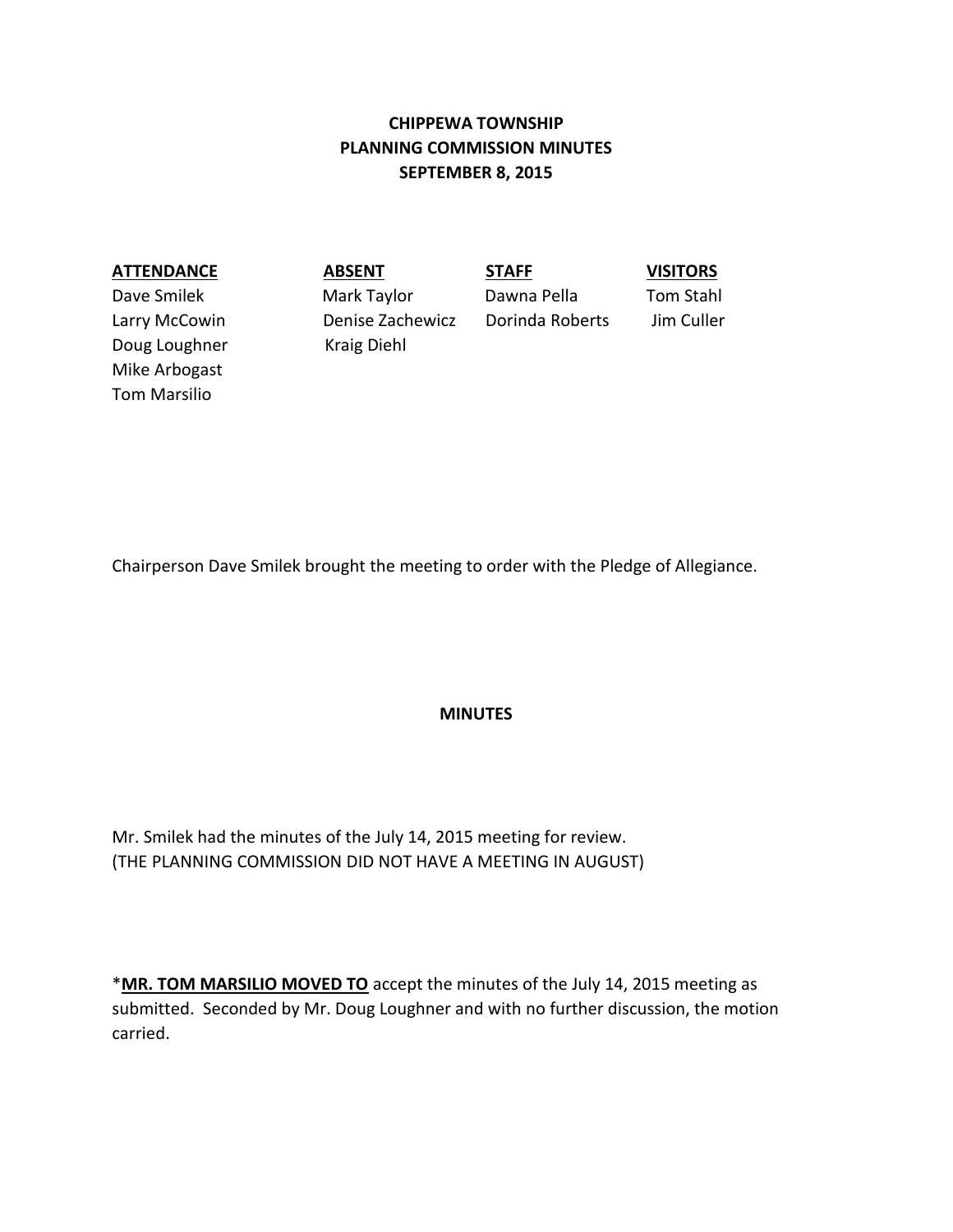**CHIPPEWA TOWNSHIP PLANNING COMMISSION PAGE 2 SEPTEMBER 8, 2015**

## **ITEMS FOR DISCUSSION**

**BEAVER FALLS READINESS CENTER LAND DEVELOPMENT PLAN -** Thomas Stahl, from Pederson & Pederson was in attendance to present the second revision to the Board. This is a land development plan submission for the Beaver Falls Readiness Center

located at 150 Janet Street. There were 3 comments from Mr. Culler that needed to be addressed:

- 1. Revise the "minimum lot coverages".
- 2. A minimum buffer yard "A" was suggested on the perimeter of a common property line with a residential zoning district boundary line. Since this cannot be done because of easements, swale and slope, Mr. Smilek recommended to place plantings instead at the northwest corner of parcel.
- 3. Provide documentation of Pa DEP's approval of the NPDES construction permit for the site. Township legal council should provide guidance as to the general acceptability of the submitted draft O & M agreement.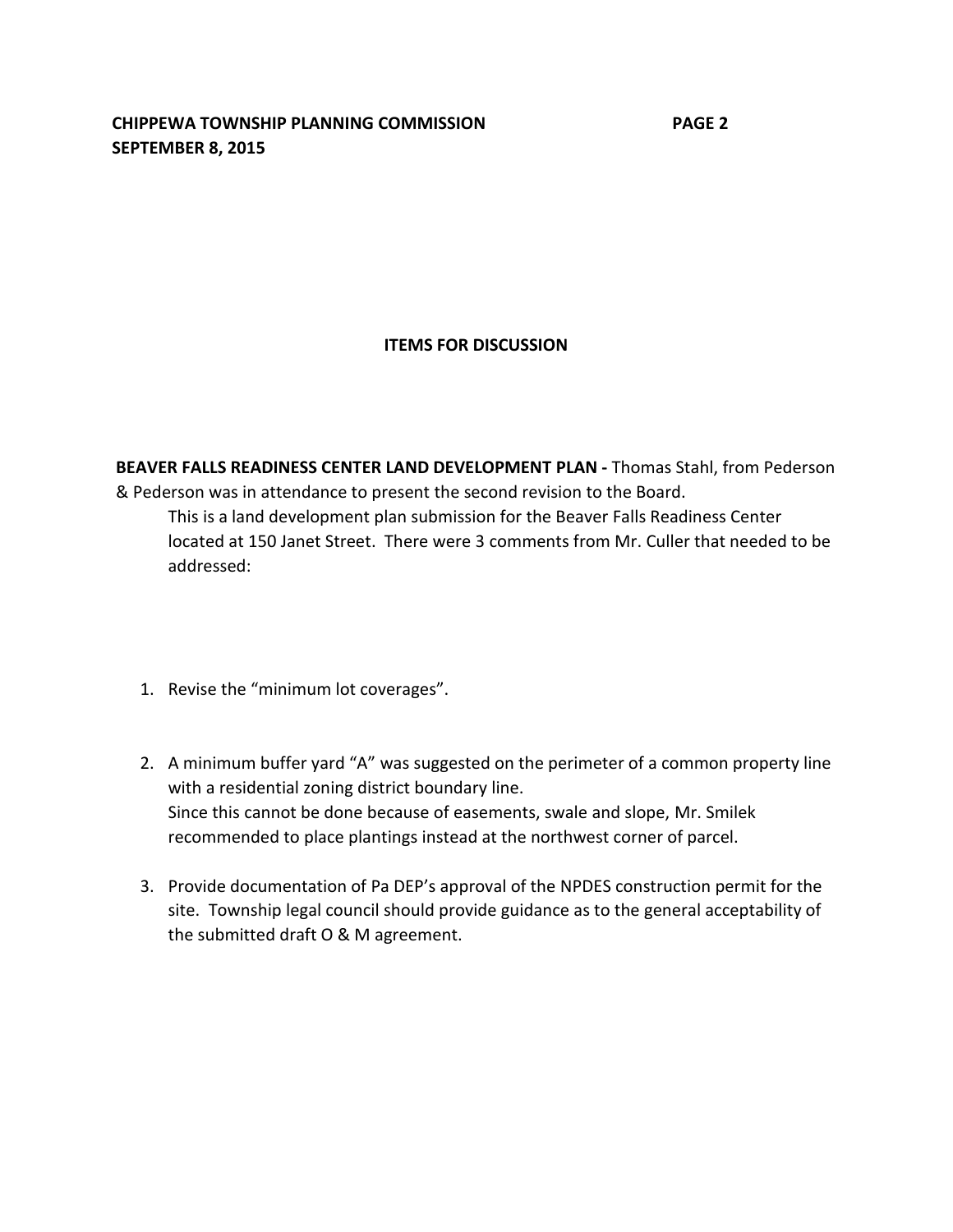## **CHIPPEWA TOWNSHIP PLANNING COMMISSION PAGE 3 SEPTEMBER 8, 2015**

**\*MR. MARSILIO MOVED TO** recommend to the Supervisors approval of the Beaver Falls Readiness Center Land Development contingent upon all permits and approvals have been met, NPDES construction permits have been approved, Townships legal council's acceptability of O & M agreement, all outstanding comments from Jim Culler have been addressed and accommodations on the North side to follow ordinance for residential setback and buffer zone. Seconded by Mike Arbogast, the motion carried unanimously.

With nothing further to come before the Board, the meeting was adjourned.

\_\_\_\_\_\_\_\_\_\_\_\_\_\_\_\_\_\_\_\_\_\_\_\_\_\_\_ \_\_\_\_\_\_\_\_\_\_\_\_\_\_\_\_\_\_\_\_\_\_\_\_\_

The next meeting will be October 13, 2015.

Secretary **Chairman**